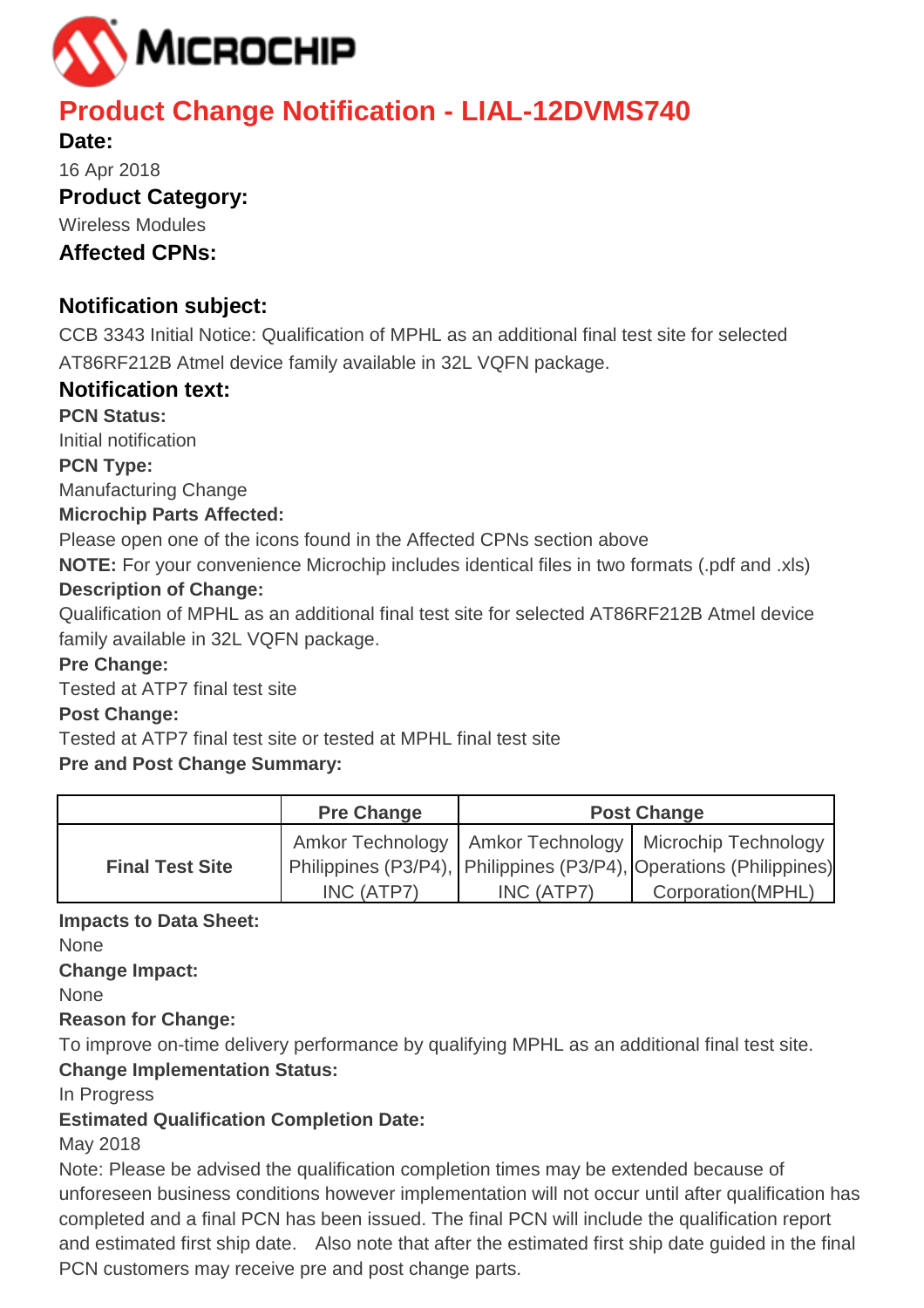

#### **Time Table Summary:**

|                                 |          | <b>April 2018</b> |                   |    |  | <b>May 2018</b> |              |    |    |    |
|---------------------------------|----------|-------------------|-------------------|----|--|-----------------|--------------|----|----|----|
|                                 | Workweek | 14                | 15                | 16 |  | 18              | 19           | 20 | 21 | 22 |
| Initial PCN Issue Date          |          |                   | $\checkmark$<br>∧ |    |  |                 |              |    |    |    |
| <b>Qual Report Availability</b> |          |                   |                   |    |  |                 |              |    |    |    |
| <b>Final PCN Issue Date</b>     |          |                   |                   |    |  |                 | $\checkmark$ |    |    |    |

#### **Method to Identify Change:**

Traceability code

#### **Qualification Plan:**

Please open the attachments included with this PCN labeled as PCN\_#\_Qual Plan.

# **Revision History:**

**April 16, 2018:** Issued initial notification.

The change described in this PCN does not alter Microchip's current regulatory compliance regarding the material content of the applicable products.

# **Attachment(s):**

[PCN\\_LIAL-12DVMS740\\_QUAL\\_PLAN.pdf](https://www.microchip.com/mymicrochip/NotificationDetails.aspx?id=10035&file=PCN_LIAL-12DVMS740_QUAL_PLAN.pdf)

Please contact your local Microchip sales office with questions or concerns regarding this notification.

# **Terms and Conditions:**

If you wish to change your product/process change notification (PCN) profile please log on to our website at microchip.com/PCN sign into myMICROCHIP to open the myMICROCHIP home page, then select a profile option from the left navigation bar.

To opt out of future offer or information emails (other than product change notification emails), click here to go to microchip DIRECT and login, then click on the "My account" link, click on "Update profile" and un-check the box that states "Future offers or information about Microchip's products or services."